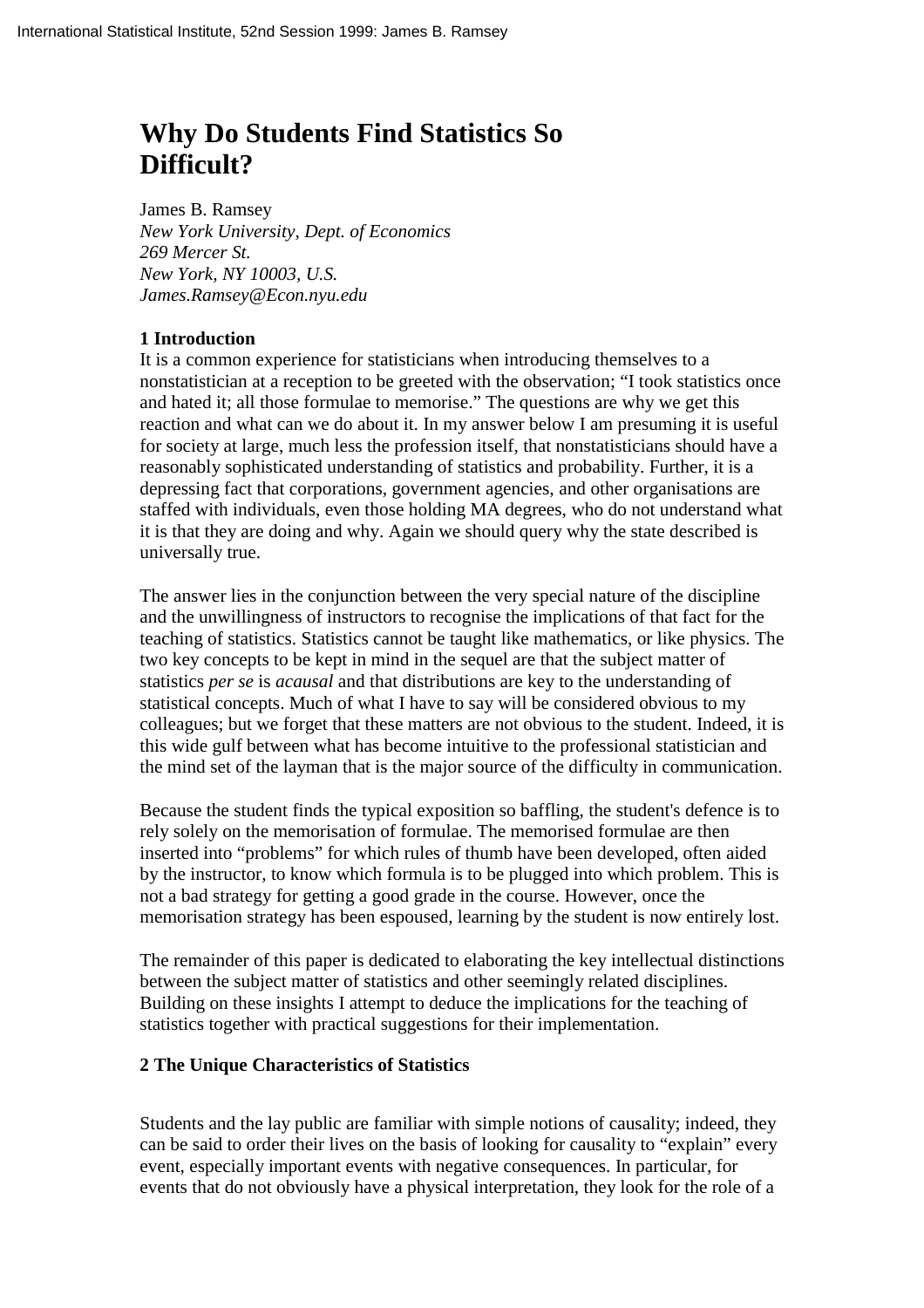human agent as the causal factor; the universal idea is that some person is to be blamed or thanked, but in any event credited with the observed outcome.

Statistics and probability theory are essentially acausal. This simple fact is the first major stumbling block to the layman's understanding of random phenomena. The shift from disciplines with an all pervading causal interpretation to one that is inherently acausal represents a major fundamental shift in viewpoint and one that cannot merely be dismissed as an alternative "explanation." It is easier for a student to accept alternative and often contradictory theories coming from different disciplines' explanations of some sequence of events than it is to accept the notion that the events are random. Notwithstanding everyone's exposure to what is regarded by the statistician as overwhelming evidence of randomness, that notion represents a deep insight on the part of the student that is in fact difficult to achieve. This is the reason why teaching statistics is not like teaching mathematics and not like teaching physics either.

Arising out of this insight is the concept that distributions and their links to physical experiments are crucial to the understanding of statistical reasoning. The very notion of a distribution is mysterious to the student. The idea that individual phenomena can be independently distributed, but the "distribution" of large collections of these random events can be described mathematically with great regularity, is at best a mystery wrapped in an enigma. Independence is the quintessential example. Many psychological experiments have indicated that people expect samples, even small samples, to be representative. Consequently, the ability to reconcile independence with a given distributional shape is a challenge. A common misunderstanding is captured by: "If ten heads have been thrown in a row, the next few tosses have to be tails for the results to represent the distribution."

The second source of difficulty is due to the fact that statistical reasoning is very abstract. Even though we attempt to relate our probability theory to observed events, the exercise is one that is quite foreign to the average student. The connection between theory and observation is not easily made; no matter how many times we, as statisticians, profess it. Events occur and the student neither knows how nor why. The link between specific observation and general inference is opaque to the student. Our presentations are not aided by the decrease in training in abstract thinking that is the hallmark of conventional education.

Consider a simple pair of examples. In explaining Hooke's Law, it is easy for the student to visualise the process of extending a spring and measuring the force needed. Alternatively, imagine an equally simple statistical explanation of the outcomes from the toss of a die; for the student there is no explanation at all. The outcomes from the experiment are as mysterious after the statistician's "explanation" as before it. The student looks for explanations that rely on the coin tosser's inability to control his toss precisely, or the coin tosser's deliberate efforts to alternate setting heads and tails when initiating the toss, and so on.

Finally, the most difficult aspect is that of tying statistical reasoning to physical cognate disciplines such as physics, chemistry, biology, and economics. Because statistics is acausal and the cognate disciplines are inherently causal, the link between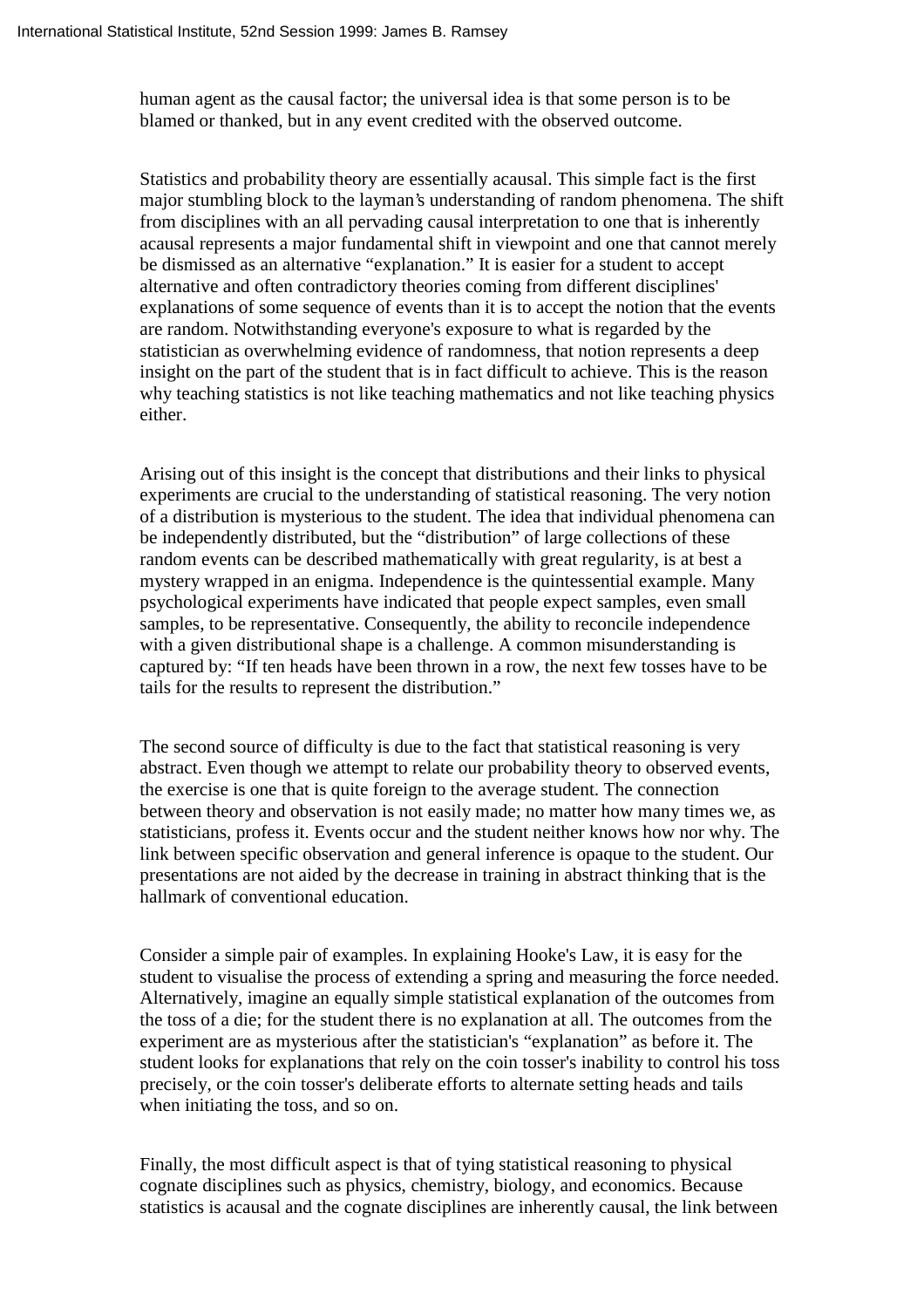the two is difficult for the student to fathom. The difficulty is greater in those cases where the formulation of the cognate discipline's theory must itself be couched in terms of distributions, as is true for statistical mechanics, biology, or economics.

#### **3 The Implications for the Teaching of Statistics**

The comments above indicate a broad strategy for the teaching of statistics.

The first task is that the concept of randomness must be dealt with immediately, directly, and extensively. The student has to recognise that she is being asked to consider phenomena that are very different to those that she believes that she understands. Illustrating random outcomes through a variety of physical mechanisms is best. The student needs to be able to observe directly the mechanism generating the random numbers and if she can manipulate the parameters of the system herself that is better still. The major lesson to be learned is that while individual outcomes are unpredictable, the collections exhibit regularities that require explanation. It is best for the students to discover on their own these twin, seemingly irreconcilable characteristics, of random data. Further, it is critical that the student recognises that the same experiment repeated yields the same distribution, but that (statistically) different experiments yield different distributions. Repeated physical examples, including computer generated experiments under the control of the student, seem to be the best way to achieve the desired outcome; lecturing is of little help. The greater the variety of experiments that are illustrated the better.

The next essential element underpinning the student's understanding of the process of statistical analysis is that the theory underlying the formal calculations is absolutely essential to the interpretations that are made. More than any other discipline is it true that without the supporting theory, there is very little that we can say about any observed situation itself, much less the attempt to make inferences about unobserved events. From a relatively small number of observations, we presume to infer for a broad class of events, the relevant distribution or stochastic process, its parameter values and to postulate "optimal" decision making procedures. To the student and the layman, this borders on magic, or academic hubris at the worst.

A key precursor to a successful statistics course is the mathematical training of the student; this is even, perhaps more, important for supposedly "non-mathematical" courses. The problem to be addressed is this. The mathematical training of far too many students leaves them unprepared for dealing with abstractions in general and algebra in particular. This is even true for students that have had one or two calculus courses; they have memorised a string of formulae, but have little understanding of basic principles. I always begin my courses with laboratory sessions that make sure that the students are trained in the use of algebra and are comfortable with sigma notation. I have discovered that the way to do this is to begin with the concrete and then demonstrate the analytical advantages of abstraction; the key is to begin with actual numbers and then to demonstrate the role that algebra plays. It also pays to review with the students the principles that underlie calculus. In an introductory statistics course the fundamental concepts are most important, not the formalism in terms of which calculus is usually taught. A corollary aspect is to introduce no concept, function, or formula that cannot at that moment be given at least an intuitive